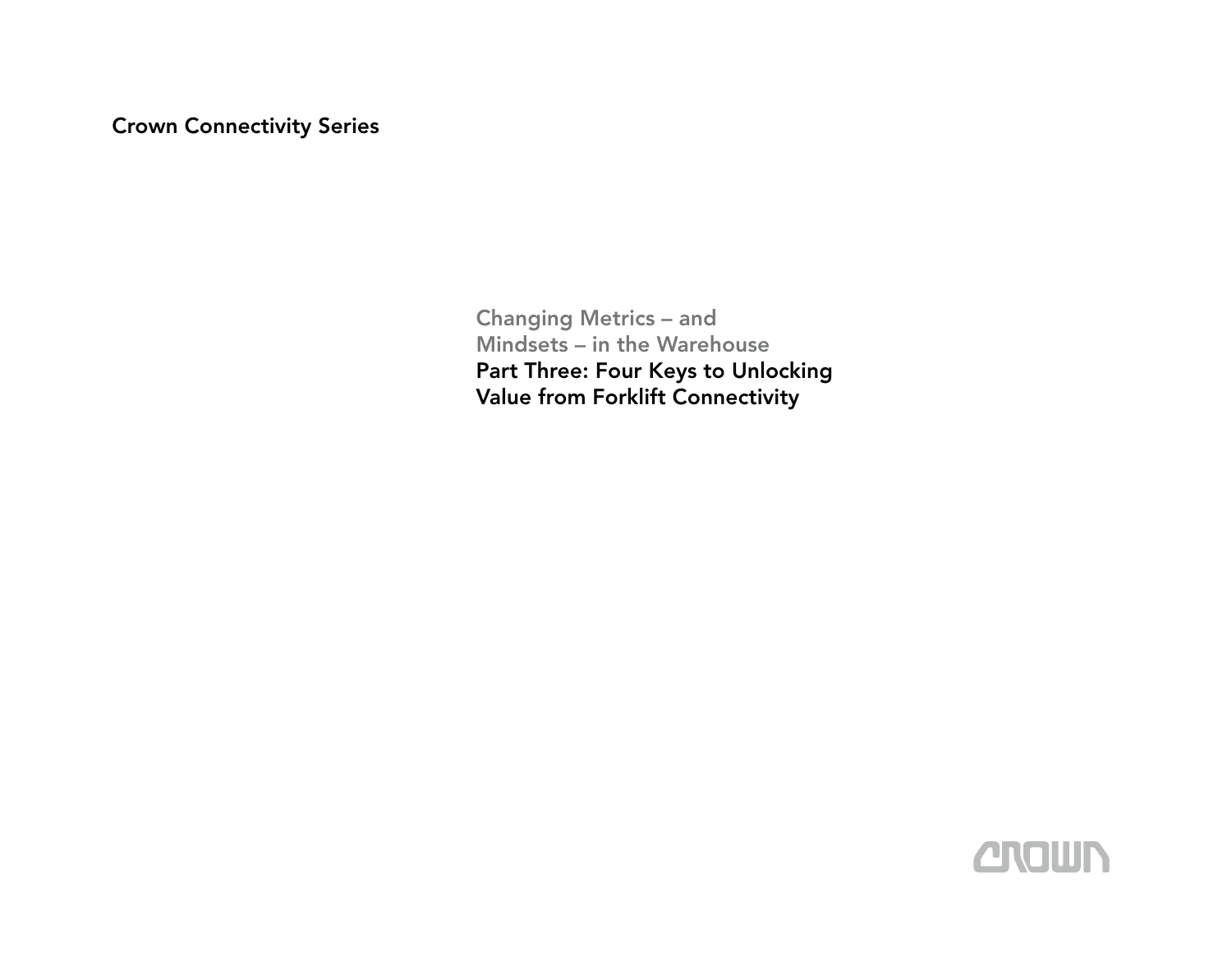## Introduction

Crown has been providing forklift connectivity and fleet management solutions since 2005. During that time, we have worked closely with our customers to help them integrate forklift fleet management into their businesses. Through that process we've learned valuable lessons about technology adoption in material handling.

This is Part Three of the Crown Connectivity Series. The series includes the following:

- Part One: Five Goals the Connected Warehouse Can Help You Achieve
- Part Two: Optimizing the ROI of Forklift Fleet Management Through Phased Implementation
- Part Three: Four Keys to Unlocking Value from Forklift Connectivity

Visit crown.com to download the entire Crown Connectivity Series.





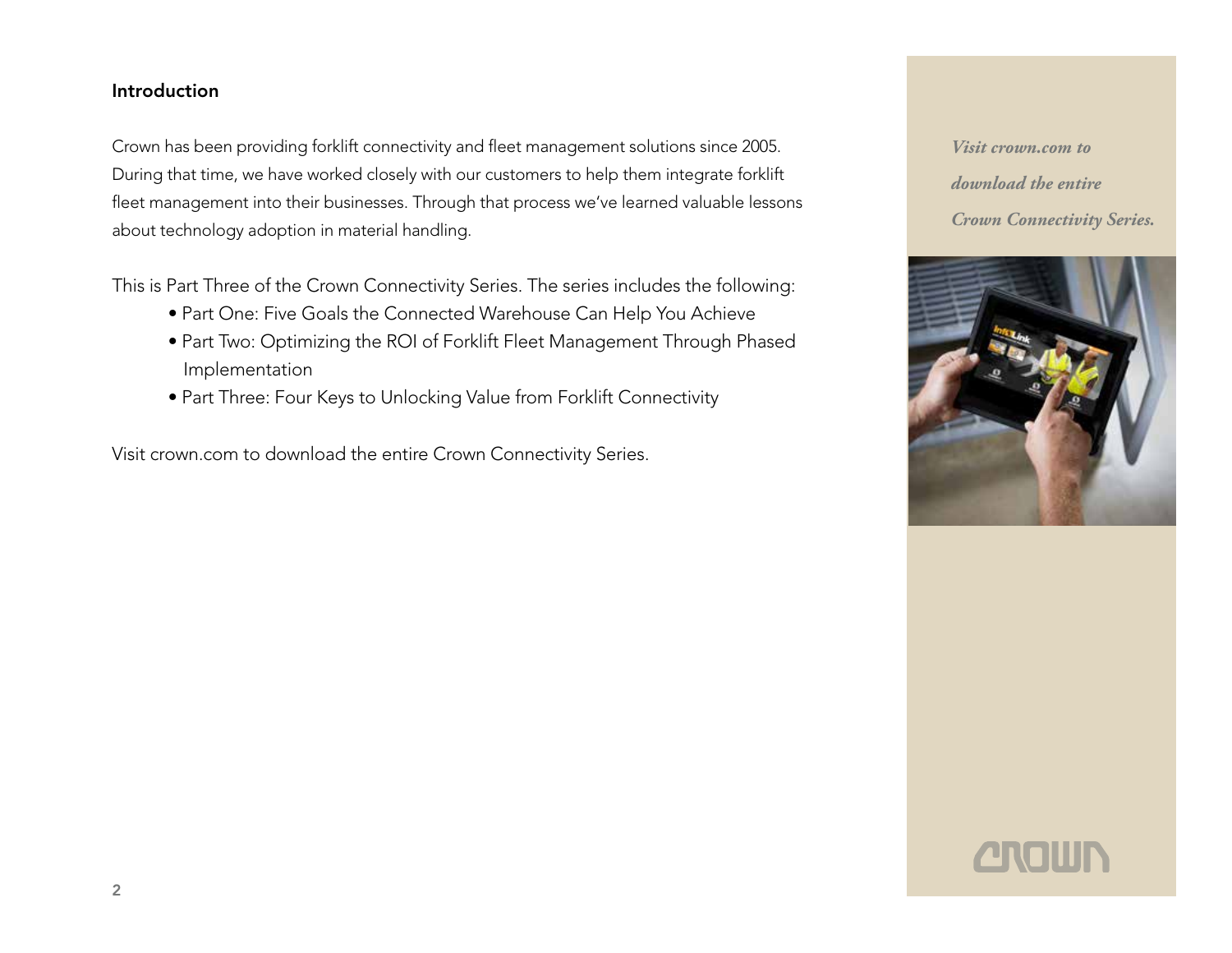## Material Handling at a Crossroads

The pressure to reduce costs in the supply chain is relentless. Almost every material handling organization is evaluating the role of technology in improving warehouse productivity and efficiency, including forkliftbased features that are transparent to operators. For example, features may range from regenerative lowering to those that impact virtually every aspect of the operation, such as driverless forklifts.

Forklift connectivity and fleet management is a strategy that has demonstrated its ability to deliver measurable improvements in warehouse management.

There are two components to a forklift fleet management program: maintenance and operations. The maintenance component collects and consolidates information from forklift service events to better manage costs, standardize processes and extend forklift life. The operations component involves collecting data on forklifts and operators to improve safety, utilization and productivity.

Collecting real-time data requires that forklifts be equipped with a communications terminal that integrates with the forklift's electronics to collect and wirelessly communicate data on impacts, energy consumption, utilization, location and other factors. This transforms the truck from an isolated piece of equipment into a



Wireless communication devices integrated with the forklift's electronics enable real-time data collection.

networked device and brings data-driven decision making to the warehouse floor.

Yet, despite the relative maturity of the technology and the benefits being realized by users, only 13 percent of respondents to a November 2013 *DC Velocity* magazine survey had purchased forklift fleet management.

Nearly half of respondents had researched forklift fleet management but had chosen not to purchase, primarily due to an inability to quantify value and justify return on investment, and also the belief that it was too difficult or costly to implement. Those are two issues that material handling organizations and forklift vendors must work together to address.

One significant step forward has been made with the availability of cloud-based forklift fleet management systems. Cloudbased deployment minimizes the need for additional IT hardware and allows systems to be brought online much faster than onpremise deployment. This also opens up the benefits of forklift fleet management to smaller warehouses.

If an organization can't successfully implement forklift fleet management, there is almost no chance it will be successful with more complex technology initiatives such as forklift automation. The corollary is also true: A successful forklift fleet management implementation can serve as the foundation for increased use of warehouse technology in terms of both organizational experience and increased control over key operating metrics.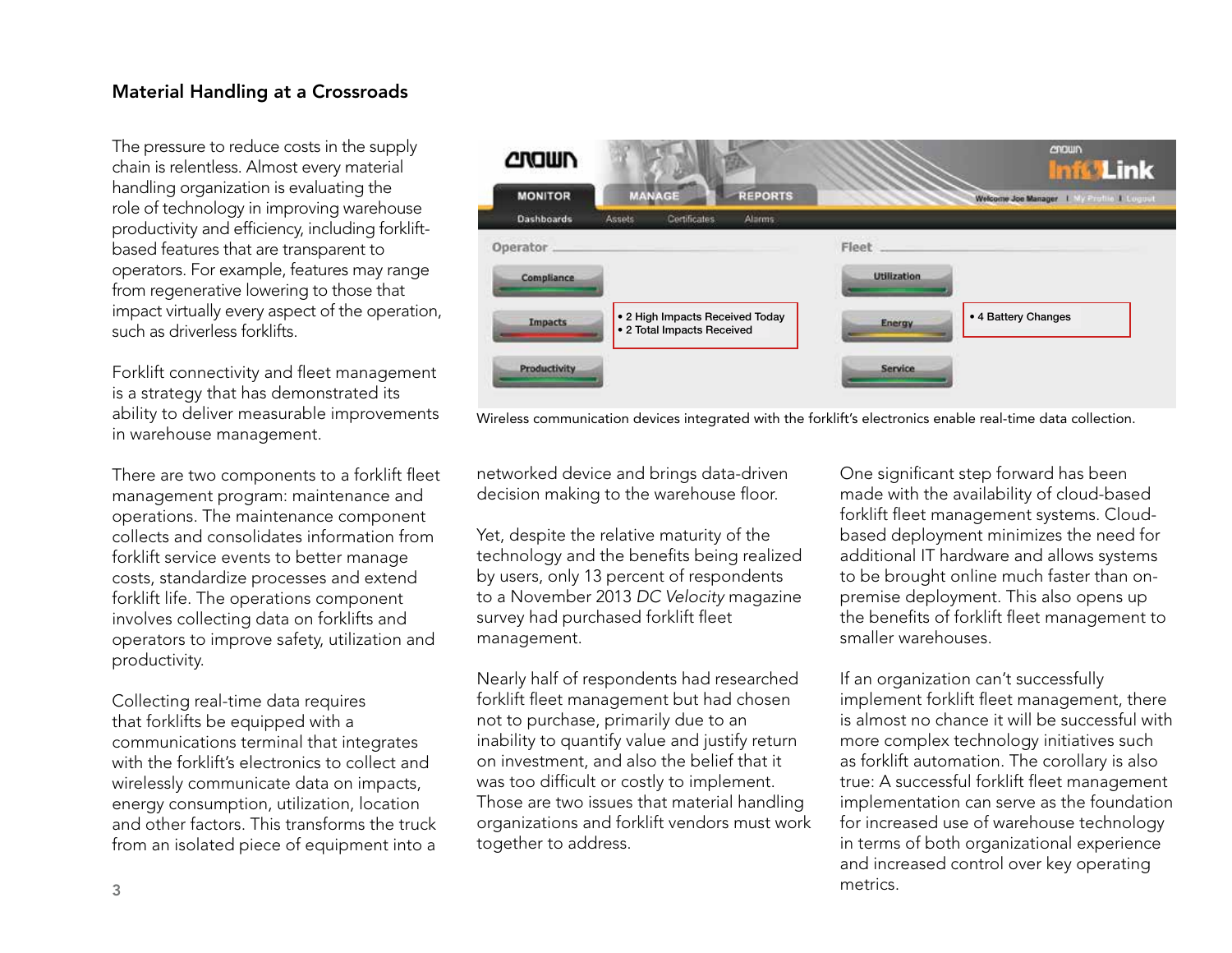## Four Keys

Through our experience with forklift fleet and operator management implementations, Crown has identified four keys to realizing value from the connected forklift.

### 1. Clear Goals

Forklift fleet management's versatility – it can be used to monitor a wide range of warehouse metrics – is part of its attraction. But it can also be a drawback if an organization doesn't establish clear goals prior to the implementation. An organization that implements forklift fleet management to solve a specific operating issue is more likely to have success than an organization that implements forklift fleet management with the plan of determining where it can deliver value postimplementation.

This doesn't mean that forklift fleet management has to be a single-issue solution; most users derive multiple benefits from their system. But it does mean that having a clear goal in the early stages is the best way to ensure the system gets integrated into management processes. Once progress has been made on the initial goal, new goals can be defined.

The goals an organization might consider in relation to forklift fleet management include reducing impacts, increasing equipment utilization, streamlining compliance, improving operator productivity and reducing service costs. See the paper Five Goals the Connected Warehouse Can Help You Achieve for more information on setting specific goals.

One of the most effective tools for ensuring continuous improvement is a scorecard that benchmarks the current state and documents initial results. Once initial goals have been achieved, the bar can be raised further and goals can be expanded to create a continuous improvement process.

*Having a clear goal in the early stages of forklift fleet management is the best way to ensure the system gets integrated into management processes.*

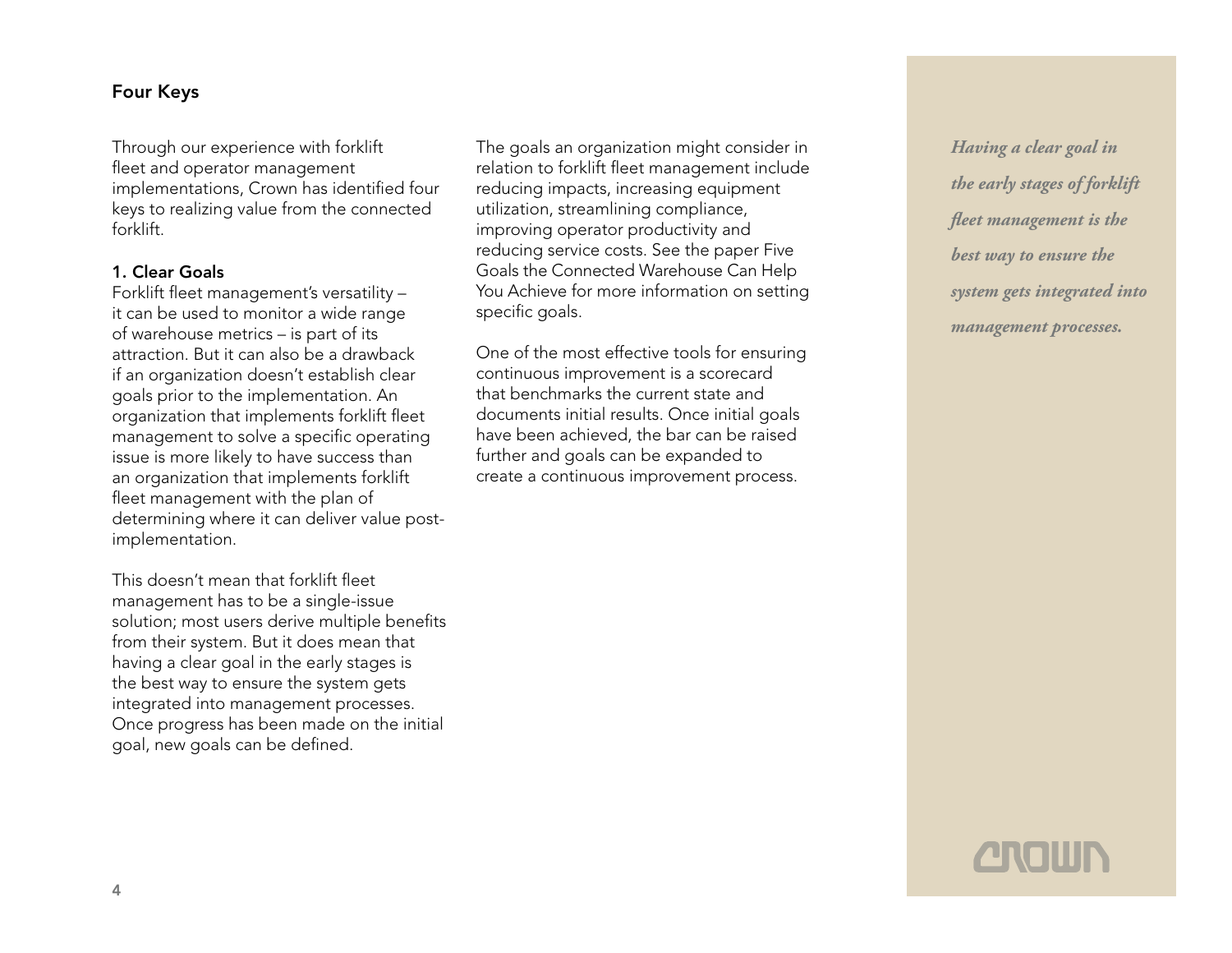### 2. Relevant, Timely Data

While establishing a clear goal has proven to be the single most important factor in determining the success of forklift fleet management, the ability to achieve that goal is compromised without the right data at the right time.

In today's digital world, the challenge is as likely to be too much data as not enough. Forklifts can provide a wealth of data to a management system, including logging each impact and the time; monitoring energy use and battery charge; tracking the time a truck is sitting idle without an operator; and the actual and average travel and lift times for each operator.

The forklift fleet management systems must be designed to present this data to busy managers in a way that makes efficient use of their time while providing the basis for decision making. That requires information to be timely and to have appropriate context. It's also important that the system includes interactive features that can communicate and record results.

Forklift fleet management systems rely on three types of information delivery to meet these requirements: alerts, a dashboard and detailed reports.

Alerts: Alerts can be delivered to managers via email, text message or the management dashboard, and provide immediate notification of events that require attention, such as impacts or operating conditions that exceed preset thresholds. Alerts can be a powerful tool in managing change if they are set up properly.

One common mistake when configuring alerts is to set them up to trigger based on target thresholds that are too aggressive. For example, if alerts are triggered when forklift utilization dips below 50 percent in a facility that has traditionally had a 40 percent utilization rate, nuisance alerts will be issued while management is still collecting the data required to address the issue.

Management Dashboard: The forklift fleet management dashboard needs to provide managers with a quick overview or snapshot of operating trends within the warehouse. This allows managers to monitor trends and take action before they reach critical levels and trigger an alert. A well-designed dashboard can enable a shift from reactive to proactive management by providing managers a quick visual overview of key operating trends and a clear path for quickly drilling into issues that require attention. The dashboard also needs to address the needs of different members of the management team as forklift fleet management is most effective when the multiple managers are engaged with the system.



Mobile technology will increase the value of realtime forklift data by putting it at the fingertips of managers wherever they are.

Detailed Reports: Based on the information presented by the management dashboard, managers need the ability to drill down to isolate problems. This is where the depth of data provided by a forklift fleet management system becomes important. It should give managers the ability to quickly and accurately isolate root causes of issues such as low utilization or low productivity related to specific operators.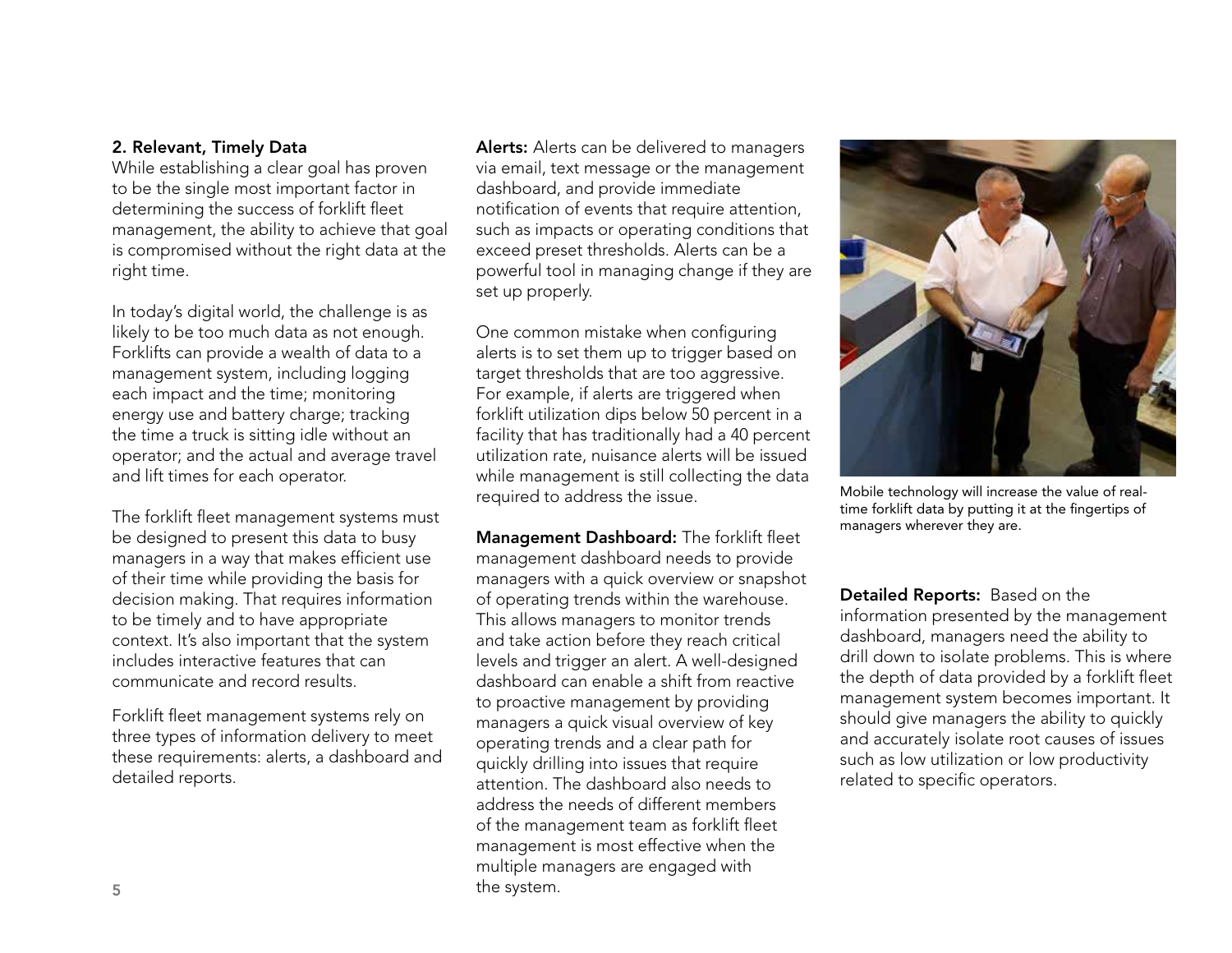### 3. Consistent Management Commitment

Forklift fleet management is a tool that puts the onus for its success squarely on management. It's tempting with any technology for managers to be engaged during the early stages and then to shift their focus once they believe the technology has been successfully implemented. That's exactly the wrong approach with forklift fleet management; engagement with the system needs to grow – not diminish – following startup. If management doesn't stay engaged with the system and consistently demonstrate that data from the system is being used to evaluate performance, there is little chance for sustainable change.

Often the limitations are departmentally based. The maintenance or safety department, for example, may be excited about the potential of forklift fleet management to drive change but ultimately lack the required level of support from production. The data to drive change is available, but if supervisors don't hold operators accountable, their behavior won't change. Senior management needs to communicate their support of their program, as well as ensure support extends across departments, and departments are working together to achieve defined goals.

#### 4. Site Preparation

Implementation problems based on inadequate site preparation can dampen enthusiasm for new technology and discourage adoption. One of the keys to site preparation is getting all stakeholders involved in the planning process, including affected departments (maintenance, operations and safety, among others) as well as IT.

Early participation by IT can identify potential issues and help ensure the proper infrastructure is in place to support forklift fleet management. IT can also guide the decision about whether data from the system should reside on-site or if a cloudbased implementation is preferred.

In addition, data-sharing processes should be defined and documented to ensure that the right information is shared with the right departments at the right time. These processes may ultimately evolve once the system is in place, but establishing them in the beginning increases the likelihood that forklift fleet management will be used by all departments that can benefit from it.

*Data-sharing processes should be defined and documented to ensure that the right information is shared with the right departments at the right time.*